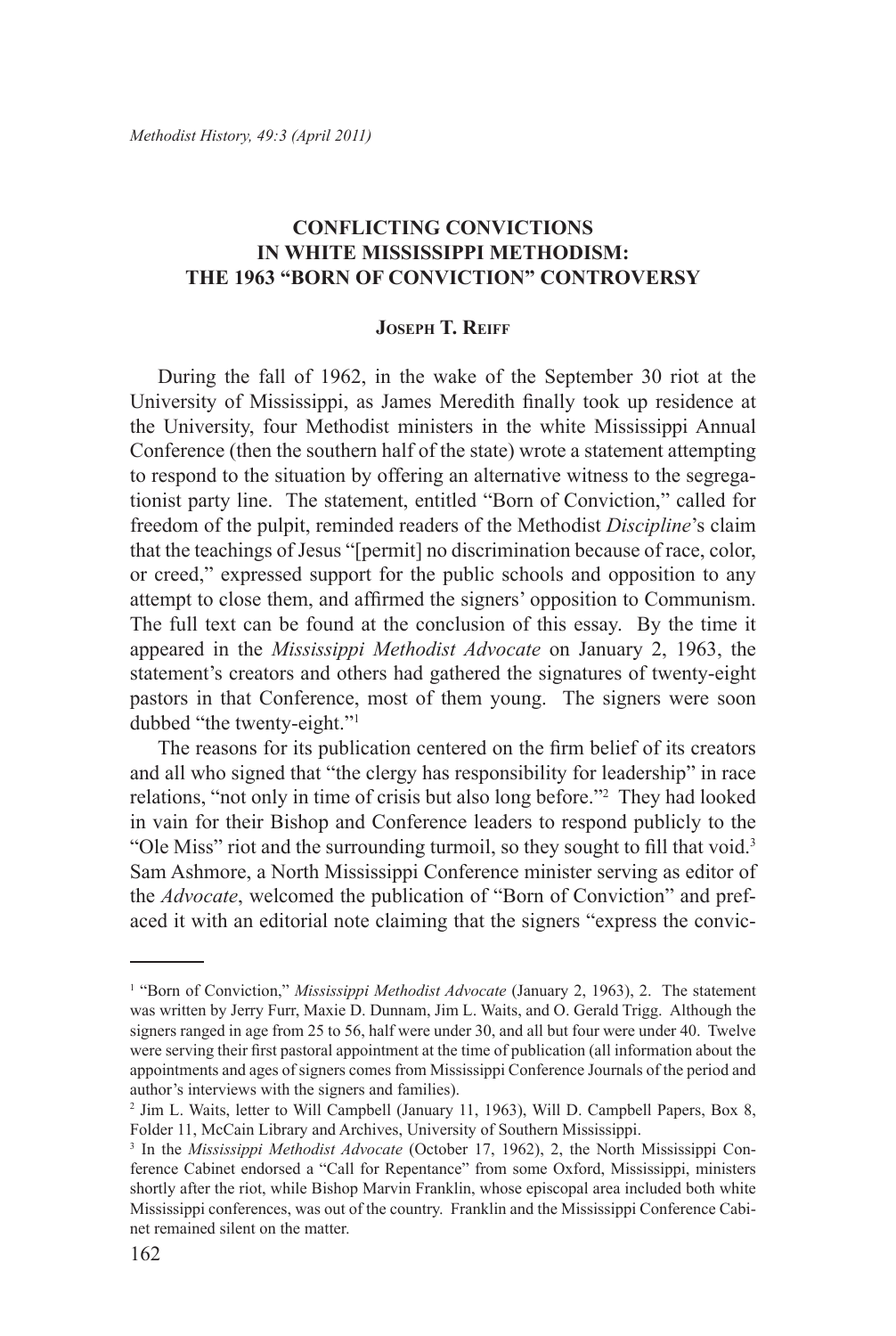tion of the vast majority of the clerical members of the conference." He had responded forcefully to the Ole Miss riot in October, and in the January 2nd issue he offered a supporting editorial to "Born of Conviction" on "The Freedom of the Pulpit."4

"Born of Conviction" caused a huge controversy in the state and the Mississippi Conference. Though it was supported publicly by the Conference Lay Leader and the pastor of the largest church in the Conference,<sup>5</sup> the overwhelming response in state newspapers and local Methodist churches was extremely negative.<sup>6</sup> The twenty-eight and their families got private support through many letters from friends and some strangers both in Mississippi and beyond the state, but they also received anonymous threatening telephone calls and hate mail, and there were some instances of violence to property. In many cases they were also the victims of ostracism by some church members and people in the towns where they lived.<sup>7</sup>

Among the variety of possible perspectives from which to view this complex story, this essay attends to four specifically Methodist aspects of the controversy.

## **Conflicting Understandings of Methodism**

The "Born of Conviction" statement aggravated an already existing tension between the white Mississippi Conference and the Methodist Church as a whole. The statement quoted liberally from the Methodist Social Creed and the Resolution on "The Methodist Church and Race" in the *Discipline*, 8 reminding white Mississippi Methodists that the official position of the denomination condemned racial discrimination. Attempts on the General Church level to abolish the Central Jurisdiction, a proposal viewed by many of its Mississippi and Southeastern Jurisdiction opponents as a violation of the terms of the 1939 Plan of Union, were becoming more serious,<sup>9</sup> and

<sup>4</sup> "Who is to Blame for the Rioting?" *Mississippi Methodist Advocate* (October 10, 1962), 3; *Mississippi Methodist Advocate* (January 2, 1963), 2, 3.

<sup>&</sup>lt;sup>5</sup> J. P. Stafford, letter to "Dear Brothers" (January 3, 1963), Walters (Summer and Betty) Papers, Box 1, Folder 3, J. B. Cain Archives of Mississippi Methodism, Millsaps College (the letter was released to the press); J. P. Stafford, "Thoughts from a Quiet Corner," *Mississippi Methodist Advocate* (January 9, 16, and 23, 1963), 11; "28 Ministers Supported on Racial Stand," *Jackson Clarion Ledger* (January 4, 1963), 14; "Selah States Stand on Race Integration," *Jackson Clarion Ledger* (January 7, 1963), 1.

<sup>6</sup> For example, see "Methodist Mix Furor Flares Out," *Jackson Daily News* (January 8, 1963), 1. The negative reactions appeared in many editorials and letters to the editor in Mississippi daily papers in January. There were supportive editorials from a few Mississippi editors, such as Pulitzer Prize winners Hodding Carter, Jr. (Greenville), Hazel Brannon Smith (Lexington), and Ira Harkey (Pascagoula).

<sup>7</sup> This brief summary of the experiences of the 28 is based on author's interviews with them, letters and written accounts from private papers and archival collections, and Ned Kellar, *Sandersville* (Xlibris, 2010).

<sup>8</sup> *Discipline of The Methodist Church,* 1960, ¶s 2020 and 2026.

<sup>9</sup> Dwight W. Culver, *Negro Segregation in The Methodist Church* (New Haven: Yale UP, 1953), 81, 113-115; see also "Bishop Kern Reassures Southern Methodists," *Christian Century* (November 10, 1937), 1380; and "Southern Methodists Would Retain Race Divisions," *Christian Century* (February 23, 1955), 229.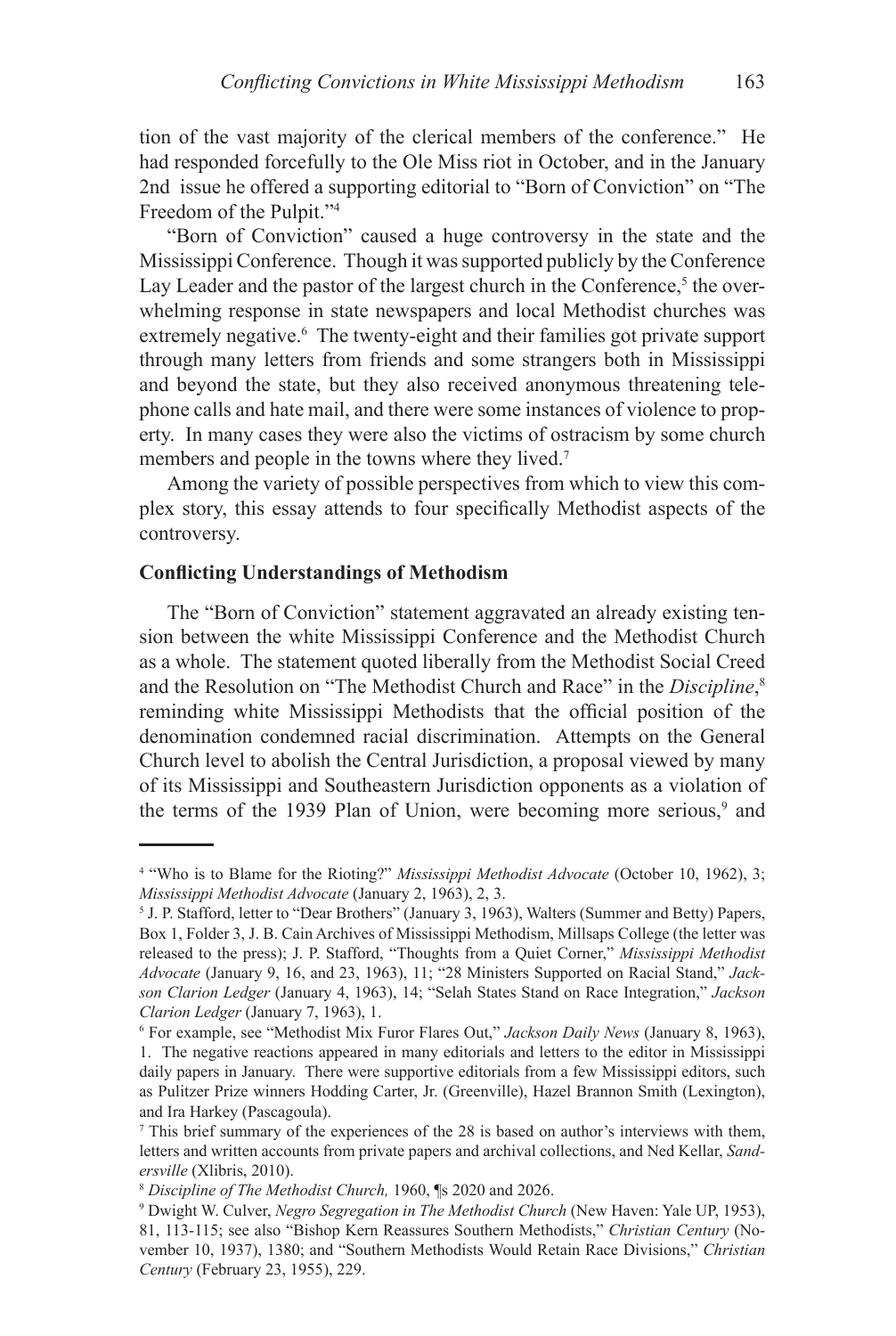white Mississippi Methodists criticized and sometimes rejected the denomination's Sunday School literature because of its "pro-integration view."10

The second paragraph of the "Born of Conviction" statement invoked the authority of "the expressed witness of our Church" as foundational for the twenty-eight's conviction "as to what is morally right," pitting this expressed witness against the Mississippi Closed Society's "orthodoxy" of white supremacy and massive resistance to desegregation.<sup>11</sup> Signers quoted in the press just after the release of the statement emphasized that it simply reflected the position of The Methodist Church. Wilton Carter explained, "This is not a rabid stand a few preachers have taken but what Methodists have believed all along. It is the position of the officials of the church."12 But for many Mississippi Methodist laity and some clergy at the time, there was virtually no distinction between being a segregationist and a white Methodist, and thus they rejected the Church's "expressed witness." A member of Oakland Heights Church in Meridian, commenting to the press after a close but unsuccessful attempt in their Official Board to oust pastor and "Born of Conviction" signer Ed McRae, put it this way:

We do not believe in integration. We do not believe that all races are brothers as stated in the document signed by the twenty-eight pastors.We believe in the freedom of worship and feel that we do not have this if we are forced to listen to a minister who has shown by his actions that he does not care about our Southern way of life but will betray part of his membership by signing what we believe is a politically inspired document.

A few weeks later, the same Official Board notified Bishop Marvin Franklin that they wanted a new pastor in June and would not accept any other member of the twenty-eight.<sup>13</sup>

This conflict can be understood as a disagreement about Methodist tradition. Knox Broom, a 1915 Millsaps College alumnus and Jackson layman, accused *Advocate* editor Sam Ashmore and the twenty-eight signers of participating in a larger conspiracy in The Methodist Church that both violated and involved "potentially shameful damage to the basic cause for which the Articles of Religion of the church stands." The "28 neophite [sic] preacher Resolutors" had fallen prey to a growing tendency in the denomination to abandon "the controlling purpose of the Methodist Church," winning souls to Christ. In Broom's view, other examples of this supposed tendency to

<sup>&</sup>lt;sup>10</sup> See the report from the Mississippi Conference Committee on Social and Economic Relations in *Journal of the Mississippi Conference, SEJ* (1959), 132. Henry Bullock, a member of the Mississippi Conference, was Editor of Methodist Church School Publications at the time and thus a target of this criticism.

<sup>11</sup> Ole Miss historian James Wesley Silver called Mississippi the "Closed Society" in those years and used religious language to describe the commitment of most white Mississippians to segregation in Silver, *Mississippi: The Closed Society*, New Enlarged Edition (New York: Harcourt, Brace & World, 1966).

<sup>&</sup>lt;sup>12</sup> "'Freedom of Thinking' Stressed By Pastors" *Meridian Star*, January 3, 1963, 1.

<sup>13 &</sup>quot;Oakland Heights Church Decides Not to Seek Pastoral Change," *Meridian Star* (January 11, 1963), 1; H. H. Buchanan, letter to Bishop Franklin (February 11, 1963), Bishop's Office Papers, Box 1, Folder 19, J. B. Cain Archives of Mississippi Methodism, Millsaps College.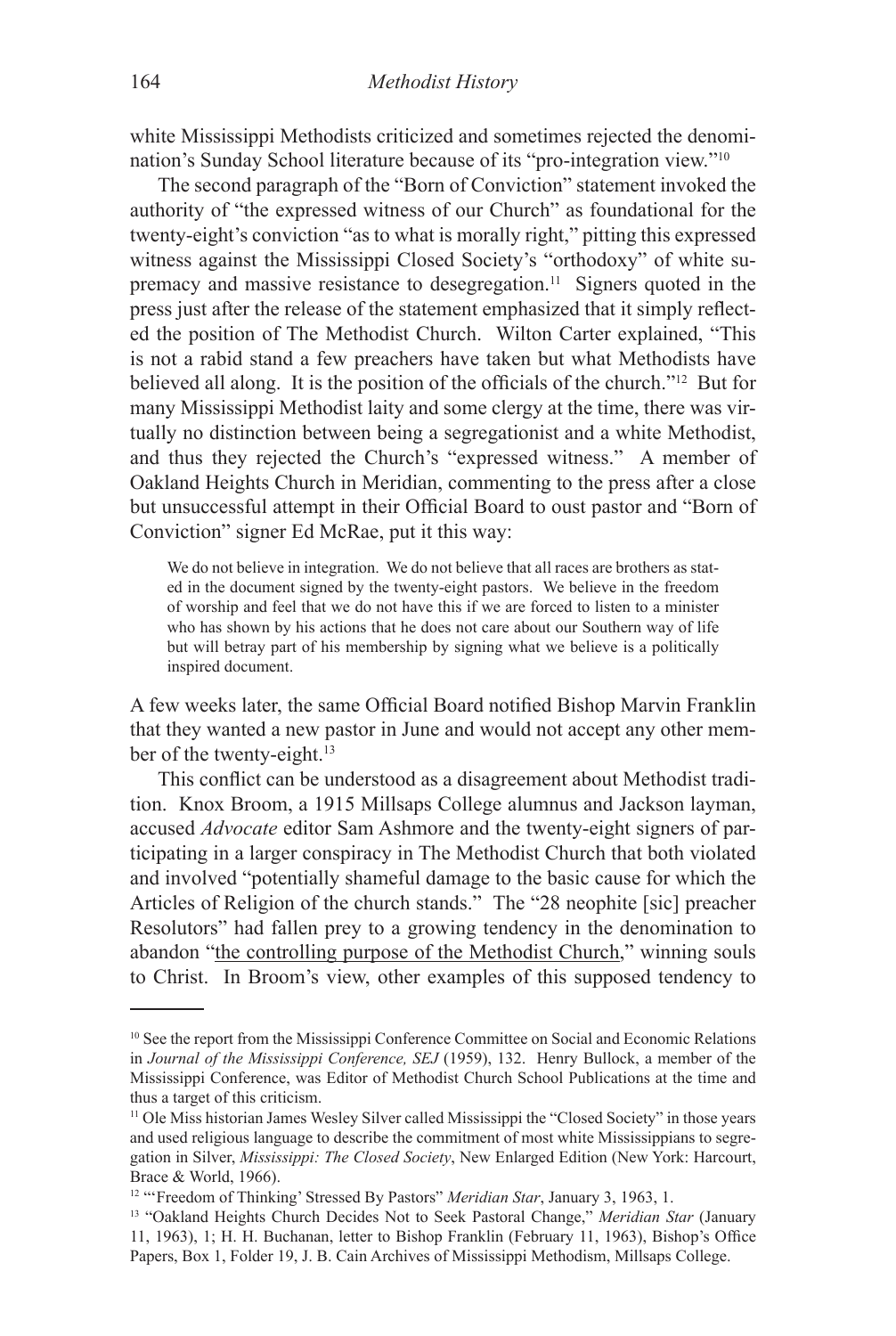stray from the Church's true purpose were language opposing racial segregation from the Council of Bishops, in the *Discipline*, and in Methodist church school literature, the tactics used to gain approval of Amendment IX to the Church's Constitution (allowing for the possibility of gradual dissolution of the Central Jurisdiction), and objectionable Sunday School Lessons written for *The Mississippi Methodist Advocate* by "young preachers," including "Born of Conviction" creators Maxie Dunnam and O. Gerald Trigg.14

The segregationist Mississippi Association of Methodist Ministers and Laymen (MAMML), which had no official relationship to the Conference, joined the fray with a statement entitled "A Methodist Declaration of Conscience on Racial Segregation," released to the press January 10 in response to "Born of Conviction." John Wesley, MAMML claimed, founded Methodism because he "rejected ecclesiastical authoritarianism" and "preached the witness of the spirit to the individual believer—there has never been any infallible source of authority within the Methodist Church." "Born of Conviction" and related national church pronouncements showed "a developing spirit of authoritarianism. Too many of our clergy seem servile toward the episcopacy and supercilious toward the laity. Too much attention seems to be going to organizational discipline, as if the Church were an instrument of social revolution or control."15

Thus various opponents of the twenty-eight understood Mississippi Methodism as defined by assumptions of the dominant culture, or as an institution charged with the purely spiritual duty of "winning souls," prohibited from any "political" activity which sought social change. The signers of "Born of Conviction" believed that in the severe crisis in Mississippi brought on by years of massive resistance to desegregation and the lawlessness of the Ole Miss riot, it was time for them to respond critically: "Indeed, as Christian ministers and as native Mississippians, sharing the anguish of all our people, we have a particular obligation to speak."16

#### **Connectionalism**

A central concept in Methodist tradition is connectionalism and its many facets. The call for freedom of the pulpit in "Born of Conviction" rests on the assumption that ministers will be supported by the Annual Conference, even when their sermons and the stands they take challenge the cultural sta-

<sup>14</sup> Knox M. Broom, "Memo" and "Cover Pulling," n.d. (January, 1963), Ashmore (Dr. Sam E. and Ann Lewis) Papers, Box 1, Folder 1, J. B. Cain Archives of Mississippi Methodism, Millsaps College (emphasis in original).

<sup>15 &</sup>quot;Methodist Group 'For' Segregation," *Jackson Clarion Ledger* (January 11, 1963), 1. The statement was written by Citizens' Council staffer Medford Evans, a Yale Ph.D. in literature and son of a Methodist minister.The interpretations of Wesley are problematic—although he did defy Church of England authority on occasion, such defiance was hardly his central motivation for founding the Methodist movement, and to suggest that the witness of the Spirit to the individual trumped any other source of authority for Wesley is absurd. See Richard P. Heitzenrater, *Wesley and the People Called Methodist* (Nashville: Abingdon Press, 1995), especially 10, 318, and chapters 2-3.

<sup>16</sup> A quote from the statement, *Mississippi Methodist Advocate* (January 2, 1963), 2.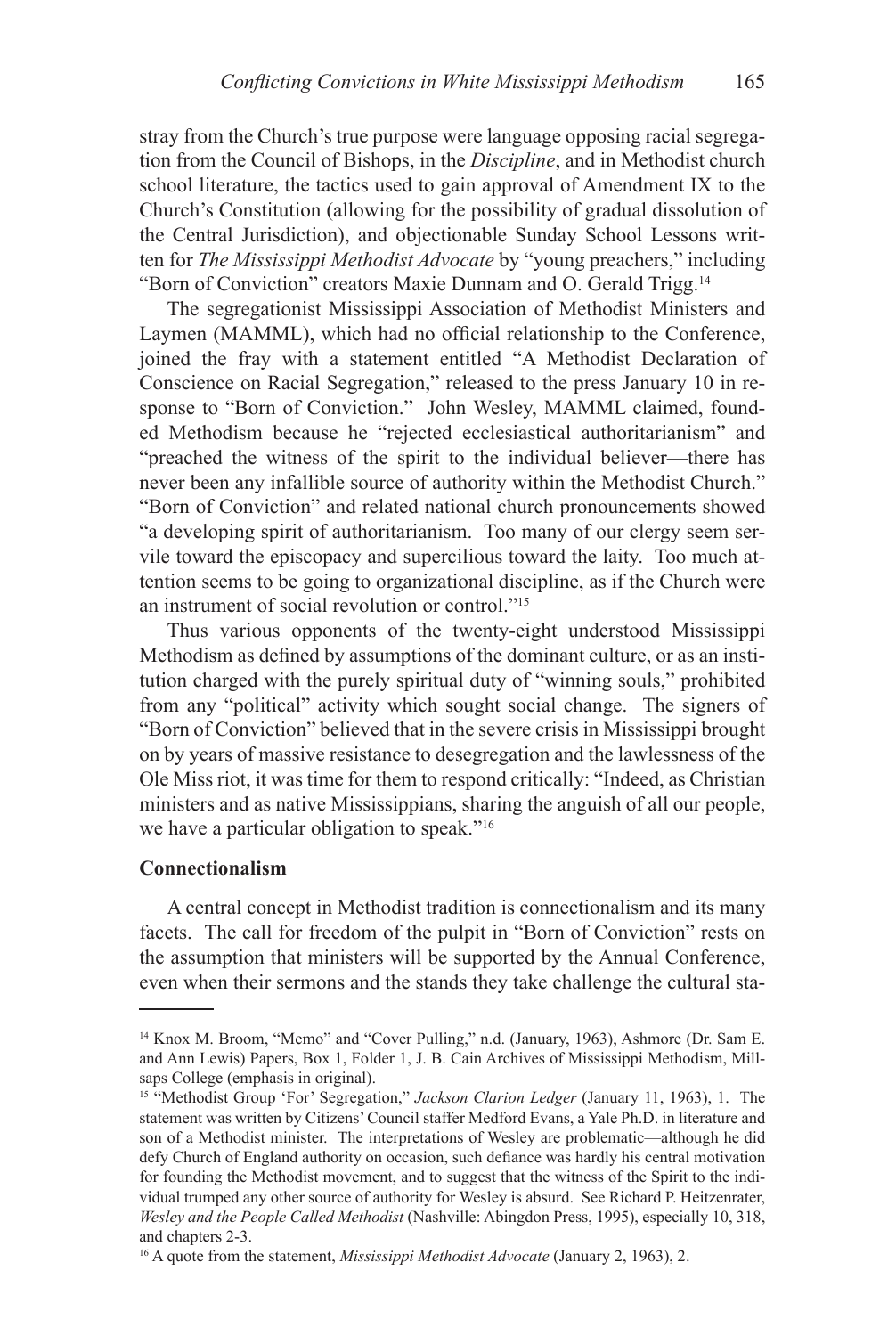tus quo and draw fire from church members or others in the community. As a specifically Methodist story, the "Born of Conviction" controversy contains several examples of the failure of the Methodist connection.

Two of the twenty-eight signers were ousted from their congregations almost immediately with the cooperation of the District Superintendents involved; a third left because of violence and threats of violence.17 One of them, James Rush of the Philadelphia Circuit in Neshoba County, learned at the last minute of a charge-wide meeting, called for the purpose of voting on whether to keep him as pastor, only because a few sympathetic members informed him. When he arrived at the meeting, he found his District Superintendent presiding, and in spite of Rush's protests, members of two of his three churches voted to dismiss him.<sup>18</sup>

A few weeks later, Bishop Franklin insisted in a private letter that "No appointment has been changed and those churches which refused to pay or hear their appointed preachers still have the same appointed pastors."19 This had been technically true during January, but a week before the Bishop wrote the words, a retired supply minister had been appointed to replace Rush on the Philadelphia Circuit,<sup>20</sup> and the other two ousted pastors remained appointed to their churches in name only. Either Franklin was not yet aware of the new appointment at Philadelphia, or he chose consciously or unconsciously to deny it. Franklin stuck to this story months later when he was quoted in a follow-up *New York Times* article on the twenty-eight: "I took the position that I would not change any of these men last January, and no pastoral appointment was changed because of that statement. I think that's pretty fair, don't you?" He also described his position "to minimize frictions within the church, to resist pressure for immediate removal of pastors, and to try to offer all 28 ministers positions within Mississippi."21

The twenty-eight experienced a lack of public support from the Bishop and Cabinet. Two weeks after its publication, Bishop Franklin and the Mississippi Conference Cabinet issued a statement ostensibly in response to "Born of Conviction" but failing to mention it directly. While expressing

<sup>17</sup> Claude Sitton, "Three Pastors Ousted by Mississippians," *New York Times* (January 19, 1963), 4.

<sup>&</sup>lt;sup>18</sup> Author's interview with James and Libby Rush (July 22, 2004); "What Has Happened to Me," attached to James Rush letter to James W. Silver (January 17, 1963), James W. Silver Papers, Box 23, Folder 9, Department of Archives and Special Collections, J. D. Williams Library, University of Mississippi; *Neshoba Democrat* (January 10, 1963), 1. The remarkable story of the third church's vote to retain Rush is told briefly in "Three Pastors Ousted by Mississippians," *New York Times* (January 19, 1963), 4, but Rush was unable to stay on the charge.

<sup>&</sup>lt;sup>19</sup> Bishop Marvin Franklin, letter to Paul Hardin (February 8, 1963), Faculty Meeting Minutes, Memos, and Reports, Folder 1962-1963, Millsaps College Archives.

<sup>20</sup> *Journal of the Mississippi Conference, SEJ* (1963), 113.

<sup>21</sup> Hedrick Smith, "Racists in Mississippi Harass Clergy Fighting Discrimination," *New York Times* (June 29, 1963), 1. The Bishop offered a similar argument in a letter to William M. Justice (April 5, 1963), Bishop's Office Papers, Box 1, Folder 19, J. B. Cain Archives of Mississippi Methodism, Millsaps College. It is ironic that Franklin should claim this (presumably) after the Annual Conference meeting in late May, because by the time the article appeared, eleven of the twenty-eight had already transferred out.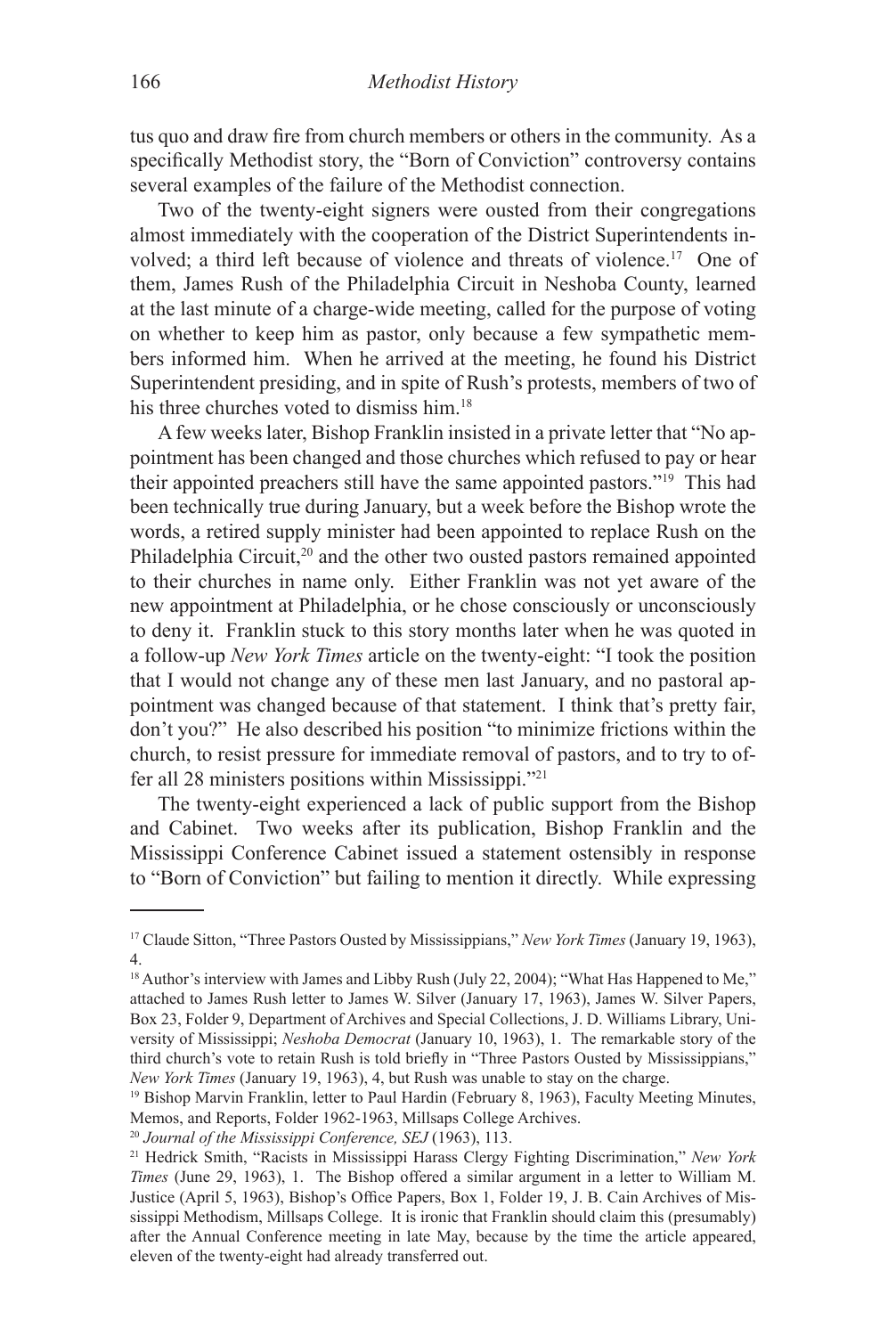support "of the doctrines and historic positions of the Methodist Church," the Bishop's statement reminded the Conference that "integration is not forced upon any part of our church" and urged the Conference to rededicate itself to its "great program in evangelism, education, missions, and other areas."22 Because it failed to respond directly to "Born of Conviction" and the controversy it had caused, and because it sought to assure church members that they would not be forced to integrate, the twenty-eight considered this statement "a repudiation of what we had done."<sup>23</sup>

Perhaps the Bishop and Cabinet meant their affirmation of Methodist doctrines and historic positions as a faint endorsement of "Born of Conviction," since it quoted the *Discipline* and some of the signers had asserted they were simply expressing the official Methodist position on the race issue. However, interpretation of that sentence in the Bishop and Cabinet's statement depended on one's perspective. A Mississippi Conference clergy critic of "Born of Conviction" insisted in a letter published in the press that integrationist views had been "inserted" recently in the *Discipline*, 24 and J. Melvin Jones, senior pastor at Gulfport First Methodist (where "Born of Conviction" signer John Ed Thomas served as associate), wrote Sam Ashmore that the twenty-eight were mistaken to claim the words they quoted from the *Discipline* were the "official position of The Methodist Church." Because they were part of the Methodist Social Creed found in an Appendix to the *Discipline*, Jones argued this made the words the "'unofficial' position" of the Church.<sup>25</sup> Although this interpretation is strained at best, those who agreed with Jones' view could have read this sentence from the Bishop and Cabinet's statement as saying, "We support the doctrines and historic positions of the Church, but the views quoted in 'Born of Conviction' are not included in those 'historic' positions."

In spite of these failures of the connectional system in the Mississippi Conference, the connection also supported the twenty-eight in a number of ways. Sixteen of them graduated from Millsaps College, a Methodist school where they were nurtured and challenged by some professors to think critically about the segregated system in Mississippi, while seven others were influ-

<sup>22 &</sup>quot;A Statement from the Bishop & Cabinet of the Mississippi Methodist Conference," *Mississippi Methodist Advocate* (January 16, 1963), 2. The "integration is not forced" language was a reference to Amendment IX to the Church's Constitution, passed in 1956 to establish a voluntary process for the merger of Central Jurisdiction Conferences with conferences in the geographic jurisdictions.

<sup>&</sup>lt;sup>23</sup> Bufkin Oliver to James Silver (April 9, 1963), Silver Papers, Box 23, Folder 9.

<sup>24</sup> Roy Wesley Wolfe, letter published in Charles Hills' "Affairs of State" column, *Jackson Clarion Ledger* (January 8, 1963), 3.

 $25$  J. Melvin Jones, letter to Sam Ashmore (January 4, 1963), Ashmore (Dr. Sam E. and Ann Lewis) Papers, Box 1, Folder 1, J. B. Cain Archives of Mississippi Methodism, Millsaps College. "Born of Conviction" signer Summer Walters claimed Jones' argument was also Bishop Franklin's view (author's interview with Summer and Betty Walters [June 13, 2004]). While it is true that the statements in ¶s 2026 and 2020 were not Church law, they were indeed official because they were adopted by the General Conference, the only body with authority to speak for The Methodist Church.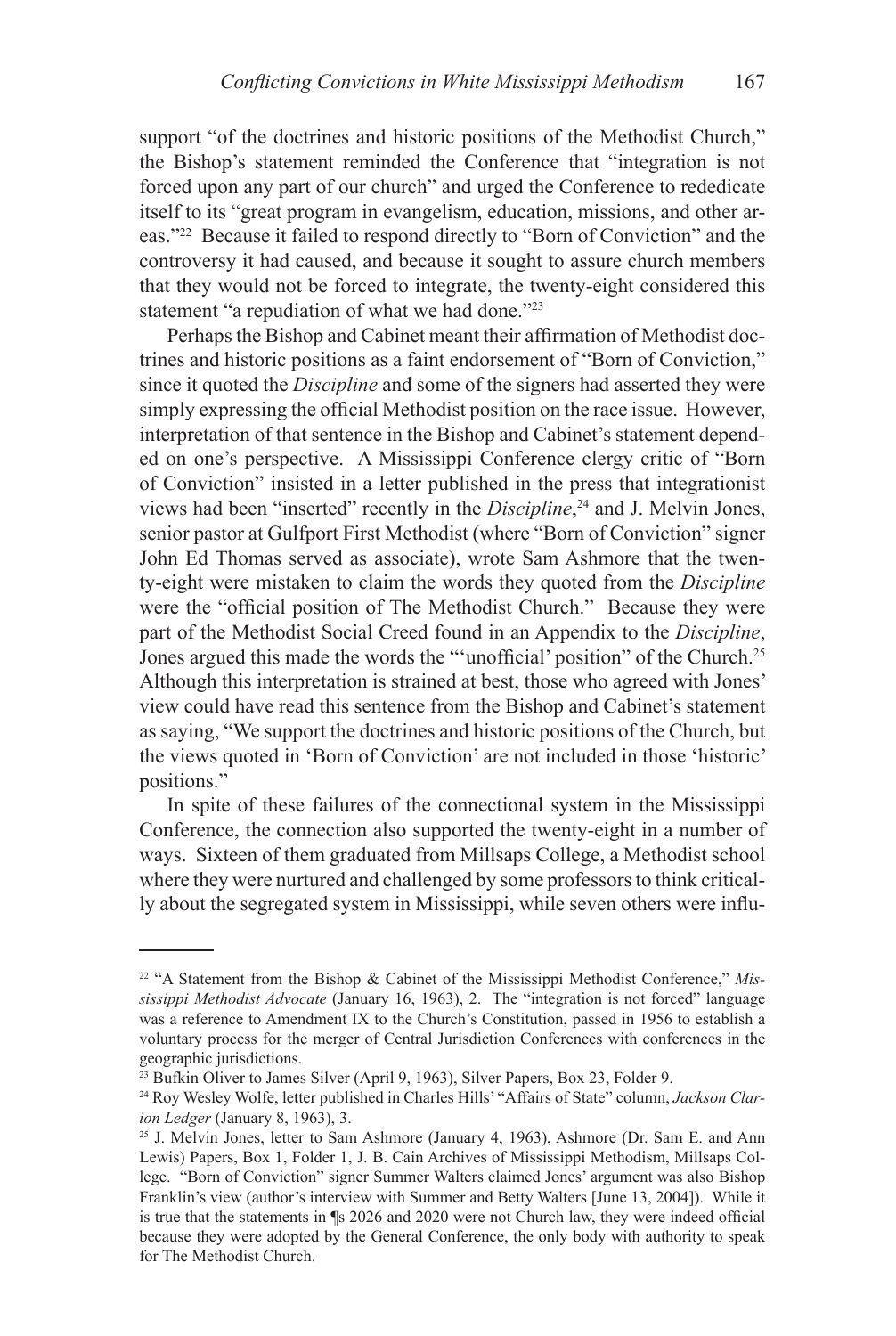enced by the remarkable ministry of Sam Barefield at the Wesley Foundation at Mississippi Southern College during the 1950s. When they wrote and signed "Born of Conviction," the Conference newspaper published it, thanks to the leadership of its editor, Sam Ashmore. The Conference gave at least two of the three pastors who immediately left their churches some salary support.<sup>26</sup> In addition, those who left Mississippi found places to transfer, eventually ending up spread across all five geographic jurisdictions of the General Church.

#### **Itinerancy: "Spoke Out, Forced Out?"**

Many of the brief published mentions of the "Born of Conviction" event over the years can be characterized as "narratives of forced departure." Here are two examples:

"…when twenty-eight young Methodist ministers in Mississippi signed a mild statement regarding the University of Mississippi desegregation crisis, all of them were gone within the year."<sup>27</sup>

"Twenty-eight Methodist ministers once lost their churches in Mississippi for a stand on the race issue."28

Aside from problems with the factual accuracy of these statements, I offer them as evidence that "Born of Conviction" has often been cited by historians and others as part of a larger narrative tradition, summarized as follows: Whites in the Deep South (especially Mississippi) during the Civil Rights era who dared to speak out against the tide on the race issue were usually forced out—of church, community, state, and/or region. This narrative is most often used in discussing Southern white clergy and implies that the departures were all due solely to the race issue. While there is a great deal of truth to this account, a closer look at the experience of the twenty-eight signers of "Born of Conviction" clouds this simplistic summary in at least two significant ways by questioning the amount of "force" (i.e., lack of choice) involved and by offering some other reasons besides the state's racial climate and negative response to "Born of Conviction" for the departure of many who left Mississippi.

Contrary to the "all lost their churches" perception, eleven of the signers

<sup>26</sup> Author's interview with Jerry Furr (June 3-4, 2004); Bill Lampton, letter to Bishop Franklin (May 1, 1963). Bishop's Office Papers, Box 1, Folder 19, J. B. Cain Archives of Mississippi Methodism, Millsaps College.

<sup>27</sup> Will D. Campbell, *And Also With You: Duncan Gray and the American Dilemma* (Franklin, TN: Providence House, 1997), 141.

<sup>28</sup> Robert Canzoneri, *"I Do So Politely": A Voice from the South* (Boston: Houghton Mifflin, 1965), 142. Other examples include Reed Sarratt, *The Ordeal of Desegregation: The First Decade* (New York: Harper & Row, 1966), 267; Randy J. Sparks, *Religion in Mississippi* (Jackson: UP Mississippi, 2001), 237; Jack E. Davis, *Race Against Time: Culture and Separation in Natchez Since 1930* (Baton Rouge: Louisiana State UP, 2001), 200; and Andrew Young, *An Easy Burden: The Civil Rights Movement and the Transformation of America* (New York: HarperCollins, 1996), 56.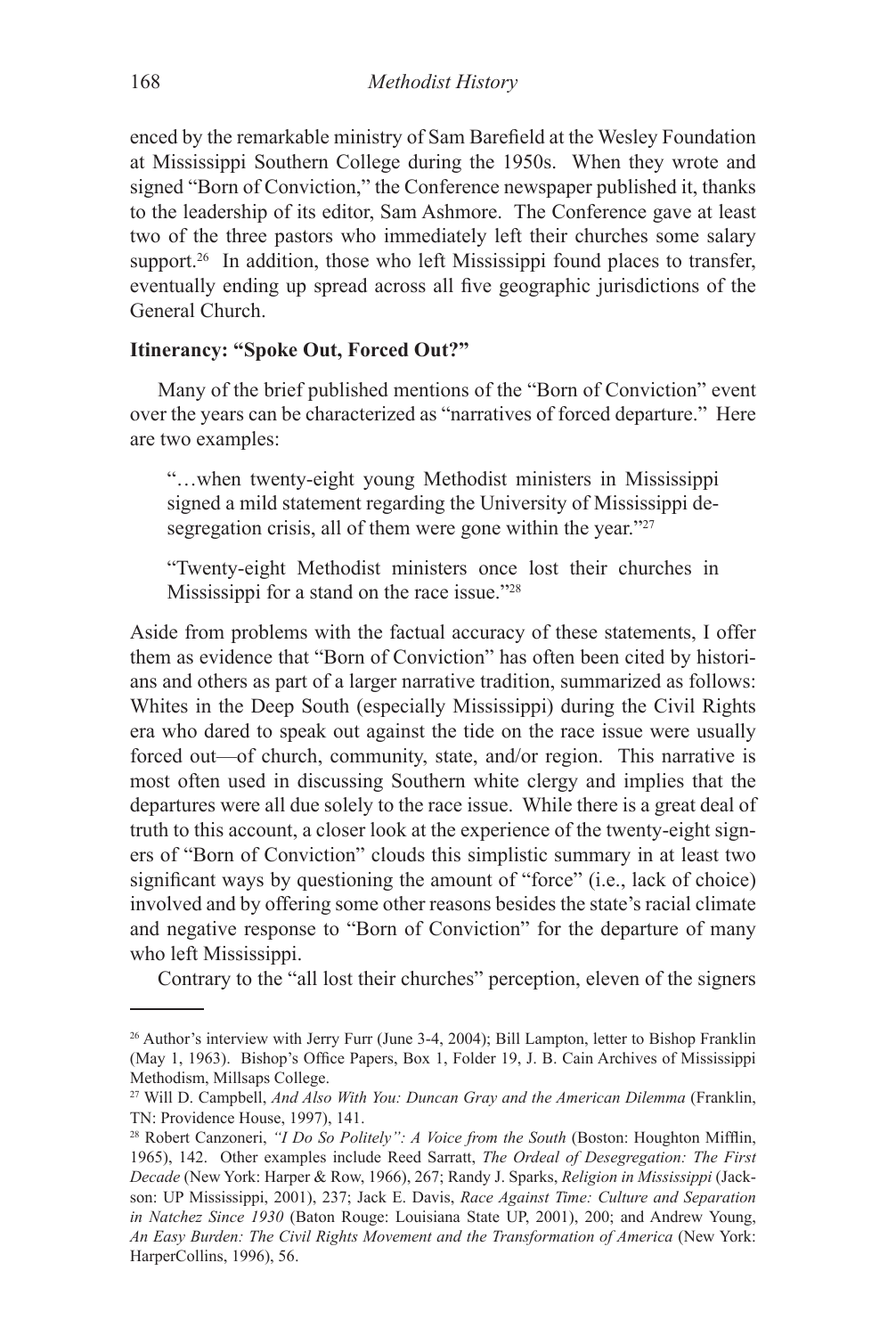were re-appointed to the same congregations at the 1963 Annual Conference session five months after the statement's publication, and at least two others are convinced they would also have been re-appointed had they not chosen to leave the Conference.29 In addition, eight of the twenty-eight never left Mississippi and continued to serve as Methodist ministers for the rest of their careers, while three others who left returned later to serve churches in Mississippi, two within less than four years.<sup>30</sup> Given the persistence of the "spoke out, forced out" tradition, it is not surprising that those who stayed are seldom mentioned.

It is true that twenty of the signers left Mississippi, but how many of them "had" to leave? For the eighteen who left by June, 1964, reaction to "Born" of Conviction" and the racial climate in Mississippi were certainly factors in their decision.31 Two of the three who left their churches in January, 1963 had no choice (especially since both of their District Superintendents went along with those in their congregations who wanted them out), while the third chose to leave because of some violence to his property, threats from the community, and a lack of support from his congregation. Two other signers were told privately by Bishop Marvin Franklin that no Mississippi Conference church would accept them as their pastor. These five can justifiably be said to have been forced out of the Conference with little or no choice to stay.32

<sup>&</sup>lt;sup>29</sup> Two of the eleven, Jerry Furr and Bufkin Oliver, decided to transfer out after the appointments had been finalized and so only served a few weeks in the new Conference year before leaving. The two who believe they would have been re-appointed had they not transferred are Wilton Carter and Ned Kellar.

<sup>&</sup>lt;sup>30</sup> The eight were Elton Brown, James S. Conner, N. A. Dickson, Rod Entrekin, Denson Napier, Harold Ryker, Keith Tonkel, and John Ed Thomas. Two of them worked primarily in ministries outside the local church (campus ministry, hospital chaplaincy, etc.) for most of their careers. Significantly, the two who left and then returned to Mississippi later in the 1960s both served as pastors in the North Mississippi Conference, for reasons which will become clear below.

<sup>&</sup>lt;sup>31</sup> The other two who left did so for reasons mostly unrelated to "Born of Conviction:" Jim Waits went to graduate school in another state from 1965 to 1967 and intended to return to Mississippi but eventually transferred to Tennessee; Powell Hall left in 1971, mainly due to the experience of his children as virtually the only whites in the public schools in the rural communities where he served.

<sup>&</sup>lt;sup>32</sup> Author's interview with James Nicholson (June 12, 2004); James Nicholson, letter to James Silver (January 22, 1963), Silver Papers, Department of Archives and Special Collections, J. D. Williams Library, University of Mississippi, Box 23, Folder 9; J. W. Leggett, Jr., letters to James Nicholson (January 11, 1963), and to T. E. Nicholson (January 11, 1963), both in James Nicholson Private Papers (copies in author's possession); author's interview with James and Libby Rush (July 22, 2004); Silver, *Mississippi: The Closed Society* (New Enlarged Edition, 1966), 59-60; W. E. Lampton, letter to James Silver (January 30, 1963), Silver Papers, Box 23, Folder 9; author's interview with Summer and Betty Walters (June 13, 2004); Summer Walters, "My Ministerial Experiences in Mississippi 1961-1963," (notes from a September 24, 1963, presentation to Indianapolis District ministers, copy in possession of author); Summer Walters, letter to James Silver (June 18, 1963), Silver Papers, Box 23, Folder 9; author's interview with Jerry Furr (June 3-4, 2004). Note that the "little or no choice to stay" is qualified a bit: James Nicholson received a new Mississippi appointment in May, 1963, and perhaps could have stayed, but transferred to Southern Iowa in August, 1963 (*Journal of the Mississippi Conference* 1963, 102, and 1964, 94; Nicholson interview).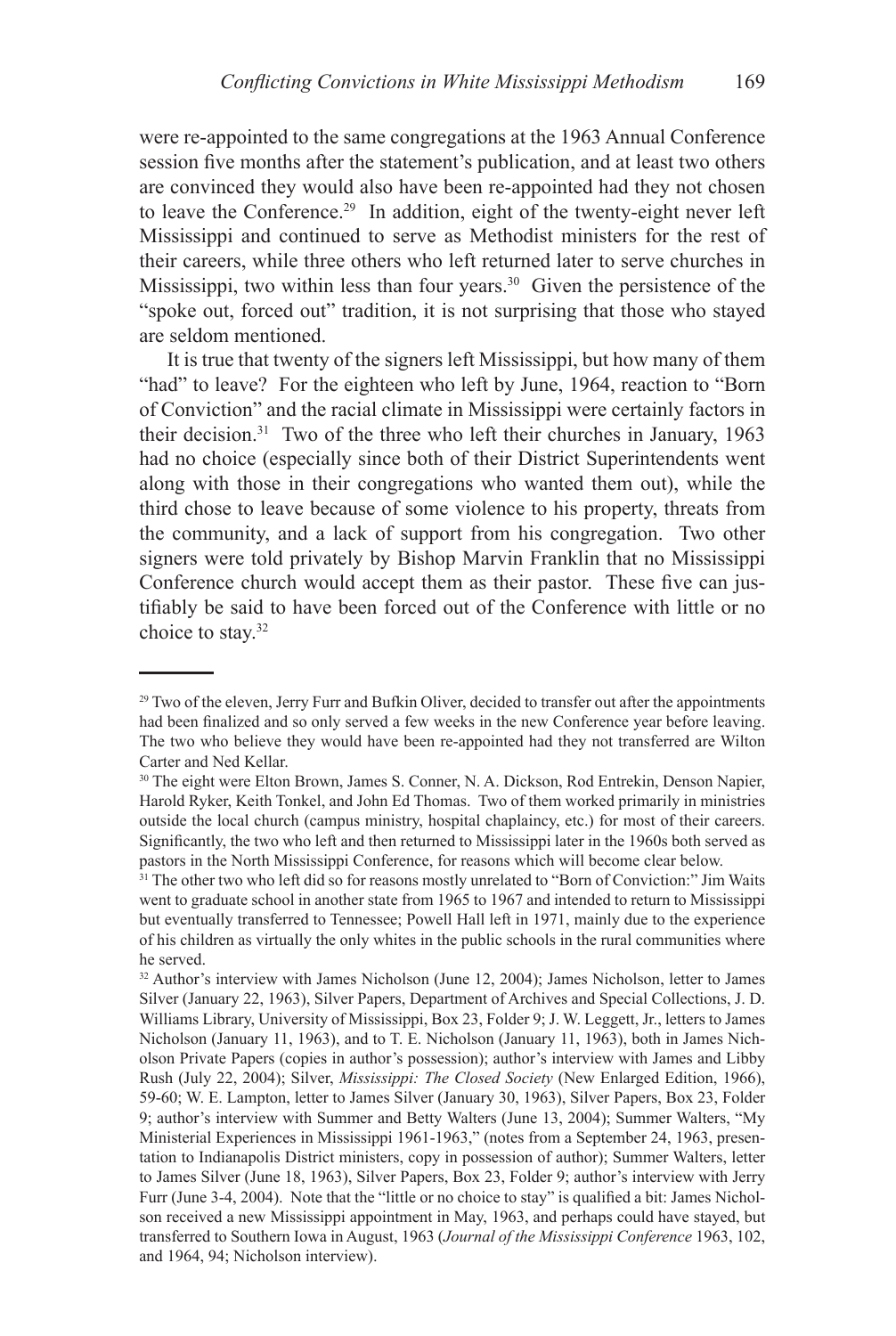The story becomes more complicated in the cases of other signers. At least three more received "no place to appoint you in the Conference" messages from someone in the Conference hierarchy and left, but most of the others who left were clear that it was their choice to leave.33 Bufkin Oliver, who at forty-five was one of the oldest signers, told James Silver in April, 1963, that "My own thinking is about fifty-fifty for staying or leaving. I don't want to run from a fight for what I know is right, but I have a wife and four children who are also involved." Oliver was reappointed to his pastorate in Ellisville in May, 1963, but transferred in late June to the Southern California-Arizona Conference. Years later he told his son the decision to leave Mississippi was one of the biggest mistakes of his life, and he returned to the North Mississippi Conference in 1967.<sup>34</sup>

To varying degrees, roughly a dozen of the twenty who left Mississippi could have stayed, and if they all had, "Born of Conviction" would not be so commonly cited as an illustration of the "spoke out, forced out" narrative. There were many conditions that influenced the choices to leave, but I will focus on two overlapping elements of the particular culture of this Annual Conference, each of which doubles as both a reason for the ministerial exodus and an interpretation of the response to "Born of Conviction" in the Mississippi Conference.

#### **Mississippi Conference Culture: Politics**

In the Mississippi Conference of the 1950s and 1960s, a political machine led by J. Willard Leggett, Jr. and a group of lieutenants heavily influenced Conference affairs and maintained its power because of a fiercely loyal cadre of rank-and-file pastors and influential lay leaders. One cannot fully understand the almost complete lack of support for the twentyeight from Conference leadership without knowledge of this political situation. Although the Leggett machine clearly supported the maintenance of segregation in the state and Conference, they also saw the twenty-eight as attempting to wrest power from them and define new directions for the Conference.<sup>35</sup> This story is therefore not only an instructive case study on the white Methodist Church's response to the Civil Rights Movement, but it is also part of a Methodist institutional drama. Between 1952 and 1971, 160 ministers transferred out of the Mississippi Conference; sixty-five of those left between 1960 and 1964. Although the reasons for this exodus were

<sup>&</sup>lt;sup>33</sup> Author's interviews with Joe Way (June 12, 2006); Jack Troutman (June 3, 2004); and Ken Roberts (brother of deceased signer Wallace Roberts, November 3, 2005). General comments here and in the next paragraph characterizing how much choice the twenty-eight had to stay in Mississippi are based on oral history interviews with surviving signers and family members of deceased signers, along with several documents.

<sup>&</sup>lt;sup>34</sup> Bufkin Oliver, letter to James Silver (April 9, 1963), Silver Papers, Box 23, Folder 9; author's interview with Buff Oliver (October 5, 2006).

<sup>&</sup>lt;sup>35</sup> Author's interview with O. Gerald Trigg (June 10, 2004); and author's interview with James McCormick (a Mississippi Conference minister whose father was a Leggett lieutenant, July 6, 2005).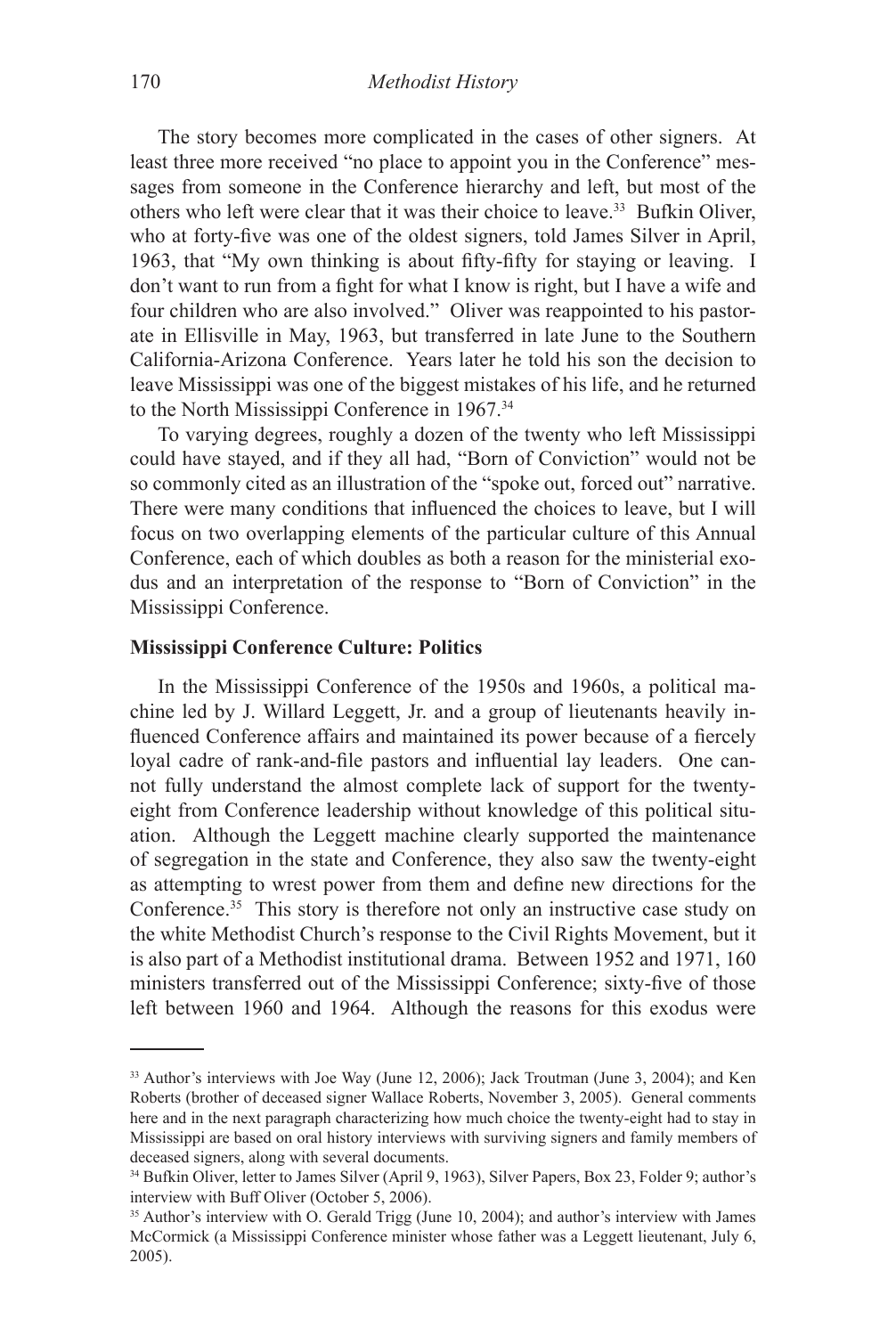complex, the ways the Conference power structure (mostly non-seminary trained ministers) dealt with a threat to its power from ministers like the twenty-eight who represented new perspectives (including seminary training) are partially to blame for a leadership drain that affected the Conference for decades.<sup>36</sup>

As documentation for this claim, I am not simply relying on my own experience of the Conference.<sup>37</sup> Two surveys conducted in the Conference in 1963 and 1964 mention conference politics prominently as a problem (which is significant, since public/published mentions of such ecclesiastical political realities are not common). The chief researcher for one of the studies, an official connected with the General Church, wrote, "A large number of ministers and laymen felt politics and/or personal friendships with a small group of key ministers influenced the appointments in the Mississippi Annual Conference."38 In recent interviews with dozens of ministers active in the Conference in the 1950s and 1960s, I have asked respondents to characterize the Conference's culture in those years. Most of them mentioned Conference politics and the Leggett machine in the first sentence or two in response. As one put it, "You have to understand that in those days the Conference was small enough to be dominated by one personality, and that's what happened."<sup>39</sup>

How did this affect the decisions of the twenty-eight to leave or stay in Mississippi? Some who stayed did so partly because they were unwilling to admit defeat in their fight against the Leggett machine. On the other hand, several who left viewed their prospects for advancement in the Conference as bleak, given the Leggett machine's control. This concern extended beyond those who were told directly that there was no appointment for them to some who could have stayed but transferred out and rose to prominence

<sup>&</sup>lt;sup>36</sup> Transfer numbers come from the Mississippi Conference Journals for those years. An extensive study of this exodus, including survey and interview data from many of those who left, is found in Thomas Stevens Burnett, "Ministerial Roles and Institutional Restraints: The Mississippi Conference of the United Methodist Church," D.Min. thesis, Claremont School of Theology (1976). For a treatment of politics in another Methodist Annual Conference, see Ted A. Campbell, "Political Alignments in the Texas Annual Conference of the Methodist Church, 1939-1970," *Heritage Journal* (Texas United Methodist Historical Society), 4 (2008), 15-29.

<sup>&</sup>lt;sup>37</sup> My father, Lee H. Reiff, taught at Millsaps College beginning in 1960 and transferred his ministerial membership to the Mississippi Conference in 1966. I was a pastor in Mississippi from 1980 to 1985 and remain a ministerial member of that Conference.

<sup>38</sup> Alan K. Waltz, *The Mississippi Annual Conference, Southeastern Jurisdiction* (copy in possession of author), quoted in *Journal of the Mississippi Conference* (1963), 135.

<sup>&</sup>lt;sup>39</sup> Author's interview with Bishop Clay F. Lee (August 15, 2003). For further comments on the conference political situation, see Alan K. Waltz, *The Mississippi Annual Conference, Southeastern Jurisdiction*, 47-49, 79, 85-86; George L. Berry to "Rev. [Wilton] Carter" (February 29, 1964) [form letter with survey questions attached sent to forty-five former Mississippi Conference ministers], Wilton Carter Private Papers (copy in possession of author); "Report of Special Committee of Investigation—Why Ministers Are Leaving the Mississippi Conference," *Journal of the Mississippi Conference* (1964), 152. For responses from members of the twenty-eight who left Mississippi, see Wilton Carter to George L. Berry (March 31, 1964), Wilton Carter Private Papers; and R. Inman Moore, Jr. to Berry (March 12, 1964), Inman Moore Private Papers (copies in possession of author).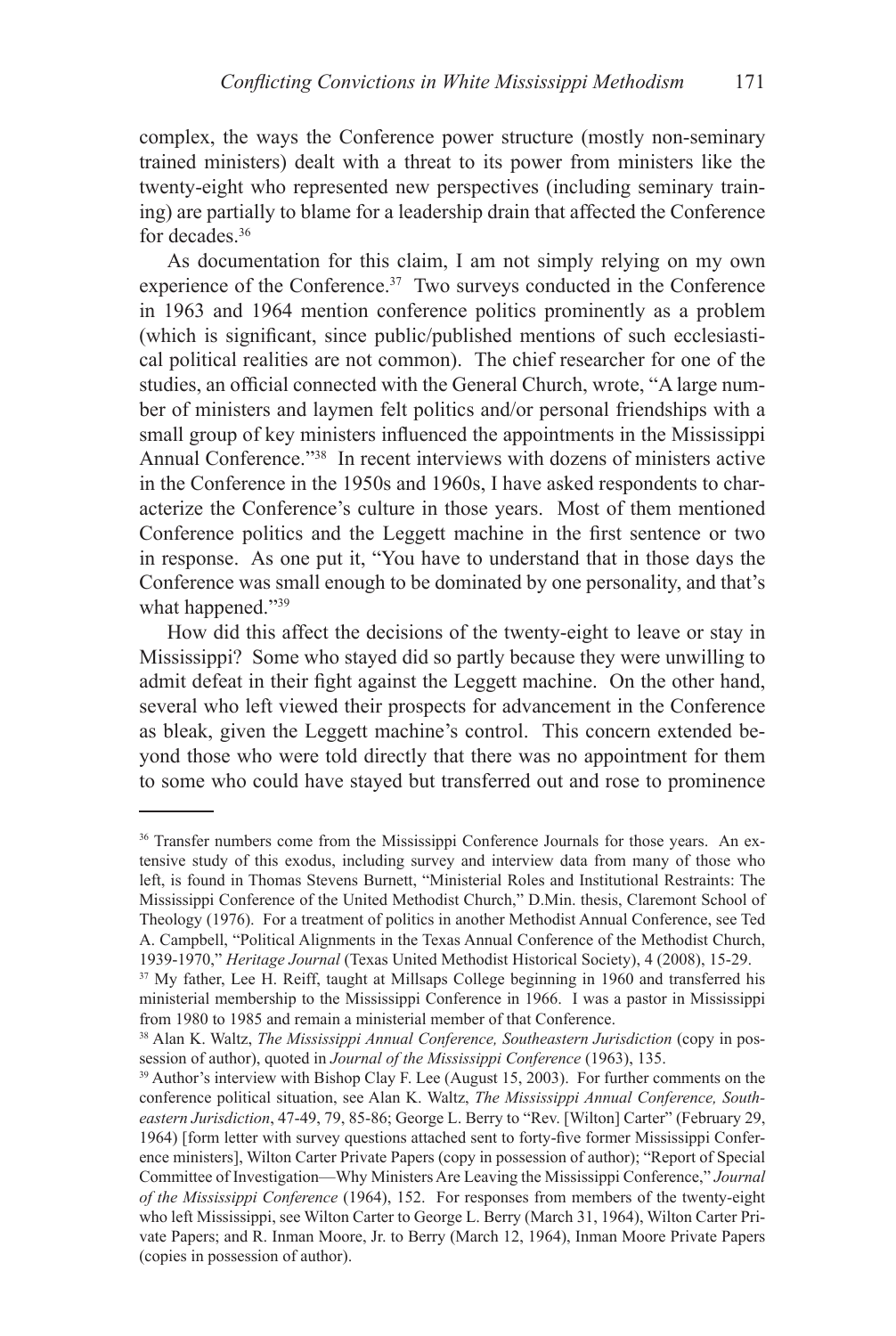in places that would not have been possible had they stayed in Mississippi. In addition, at least two of the youngest ministers received overtures from a Leggett lieutenant who essentially offered to "take care of" them in their rise up the appointment ladder if they would stay in Mississippi. Both had smoothed things over sufficiently in their congregations that they could have stayed in the same appointment for another year, but both chose to leave the state, partly because of their distaste for what they had learned about the political realities of their conference.40

One of the first signers to leave was Inman Moore, Jr., a thirty-sevenyear-old pastor in Biloxi serving his fourteenth year in the Conference. Moore's decision to transfer to the Southern California/Arizona Conference, while certainly related to the response to "Born of Conviction" and the racial climate in Mississippi, did not result from his being forced out of his congregation. Although a few of his church members protested his stance, he could easily have stayed. Moore left primarily because of Conference politics; his father, Inman Moore, Sr. was one of Willard Leggett's lieutenants. The son had aligned himself with the group opposing Leggett and in the wake of the "Born of Conviction" controversy decided to remove himself from that conflict, both because of the tensions it caused with his father and because he had no respect for the Leggett machine and all it represented. Writing from California in 1964, Moore, Jr., described Mississippi as "the sickest Conference in Methodism. For many years, the Conference has been tightly controlled by a small group of shrewd, and . . . rather capable men. I use 'capable' in the sense that they know how to get things done and how to manipulate people."41

# **Mississippi Conference Culture: Conflicting Views of Leadership and Ecclesiology**

This leads to another factor in the departures of several of the twentyeight. The "Born of Conviction" controversy in the Mississippi Conference can be interpreted as a battle between an "old guard," represented by the Leggett machine and Bishop Marvin Franklin, and a younger group of ministers of the post-war generation. The old guard's style of leadership was paternalistic, with leaders taking care of their protégés while expecting unquestioning loyalty from them. One minister who was invited to sign "Born of

<sup>40</sup> Again, these general statements are based on my interviews with signers and families of deceased signers, along with documentary evidence; among those who left, one rose precipitously after his transfer to Southern California/Arizona, eventually becoming World Editor of *The Upper Room* and then a seminary president, while two others became top seminary administrators and one served for over 20 years as pastor of the largest Methodist congregation in the Western Jurisdiction; author's interviews with Wilton Carter (June 7, 2004); and Ned Kellar (August 9, 2004), and letters from Tom Prewitt to Carter (March 13, 1963), Wilton Carter Private Papers, and Tom Prewitt to Ned Kellar (April 4, 1963), Ned Kellar Private Papers, copies in possession of author.

<sup>41</sup> Author's interview with Inman Moore, Jr. (June 4, 2004); Inman Moore, Jr., to George Berry (March 12, 1964), Inman Moore Private Papers (this letter was written in response to the early 1964 Mississippi Conference survey letter sent to ministers who had left the Conference).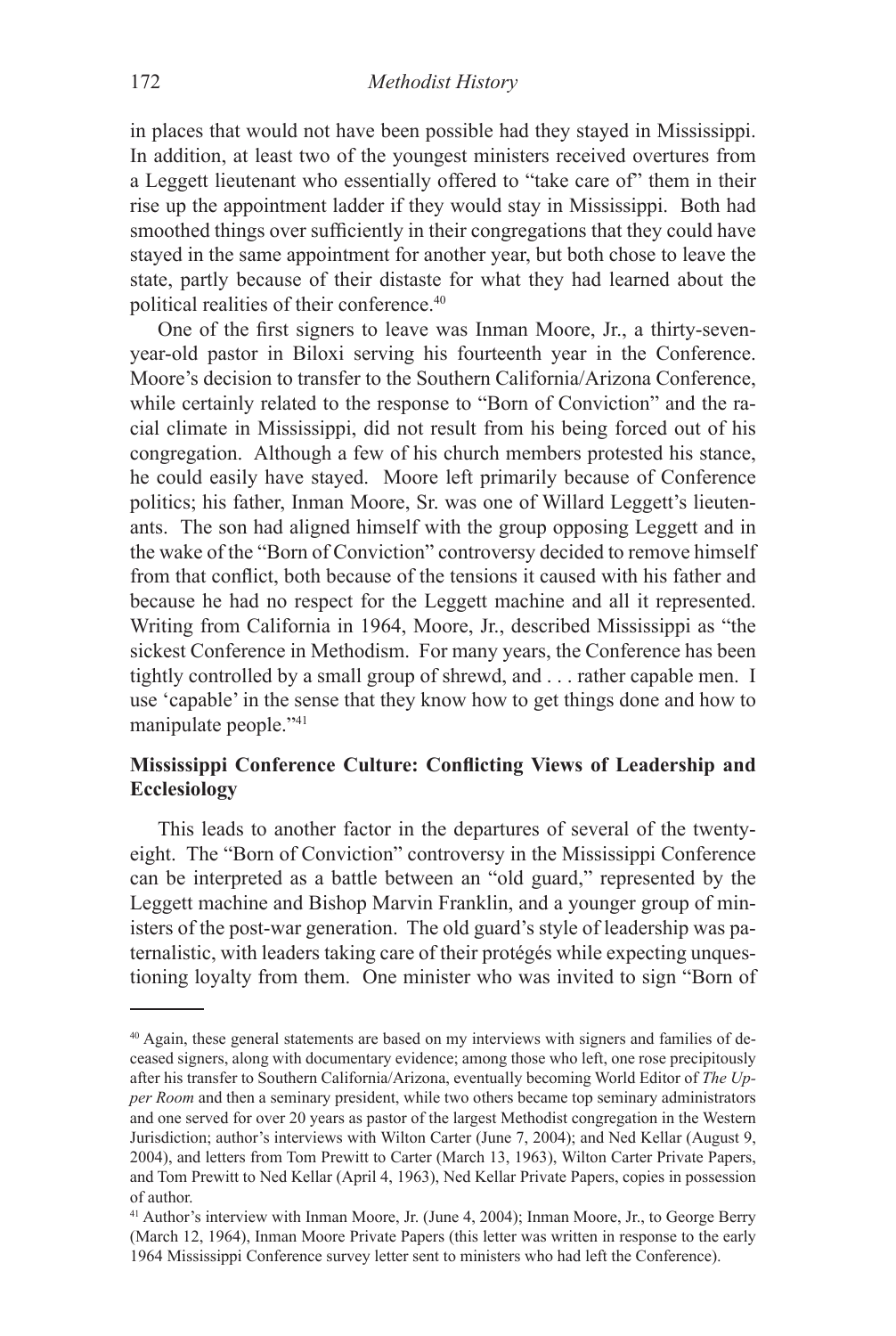Conviction" declined until he could consult with his District Superintendent, who also happened to be his "father in the ministry;" he did not get the chance to do so and did not sign the statement. 42 In addition, because Bishop Franklin either consistently avoided conflict or was unduly influenced by Leggett, he failed to offer any public support for "Born of Conviction."

The younger ministers, including the twenty-eight, were looking for leaders who would respond with courage and conviction to the crisis in Mississippi to lead the Church and the state toward needed change. Ministers needed to be free to speak their conscience in sermons to their congregations (thus the "freedom of the pulpit" emphasis in "Born of Conviction"), and they needed Conference leaders both to support them in this effort and to model it themselves. They were disappointed in this hope by the Mississippi Conference leadership. Assessing in 1965 "the relative importance of church politics versus the race question" in his decision to leave Mississippi, James Holston, another of the older signers of the statement, wrote the following: "Church politics was the crushing blow. The silence of church leadership (Bishop and Dist. Supt.) was revolting."43

Many of the twenty who left Mississippi transferred to annual conferences led by bishops they considered to be much stronger leaders. Eight went to Southern California/Arizona, led by Bishop Gerald Kennedy, wellrespected as a courageous and visionary church leader; three were attracted to Indiana and the leadership of Bishop Richard Raines, and one to Iowa, led by Bishop Gerald Ensley. This can also be understood as a difference in ecclesiology. The twenty-eight perceived Bishop Franklin and the Leggett machine as understanding the church primarily as a preserver of tradition, as an institution of the status quo, while the twenty-eight viewed the church as called to take the lead toward social change in a time of crisis.

Aside from views on race, some of the negative response to "Born of Conviction" came from a sincere if misguided desire to protect the institutional church. This view was expressed by an Associate Conference Lay Leader in the conference newspaper in response to "Born of Conviction" two weeks after it was published:

I do not understand why any minister would commit himself to implications that might divide him from his people and bring bitterness to his church . . . . I do not understand why, in the face of magnificent progress, unparalleled growth in stewardship and unlimited opportunities, that we would bring down upon ourselves an unnecessary social crisis that lashes a staggering blow to the church and the unity of our people. Why would any layman or minister of his own will lend support to a

 $42$  Author's interview with George Currey (August 1, 2004)—since the ministerial "father" in question was a Leggett lieutenant, there is no doubt he would have advised Currey not to sign; among other sources, the analysis here is aided by my July 6, 2005, interview with James Mc-Cormick; another example of paternalism is the Leggett lieutenant's offer (mentioned above) to take care of two of the twenty-eight. Both explanations for Bishop Franklin's lack of support for the signers have been advanced frequently by people I have interviewed.

<sup>43</sup> James Holston, response to "Questionaire [sic] to the 28," distributed by Jim Waits in 1965, James L. Waits Papers, Box 1, Folder 14, Pitts Theology Library Archives, Emory University.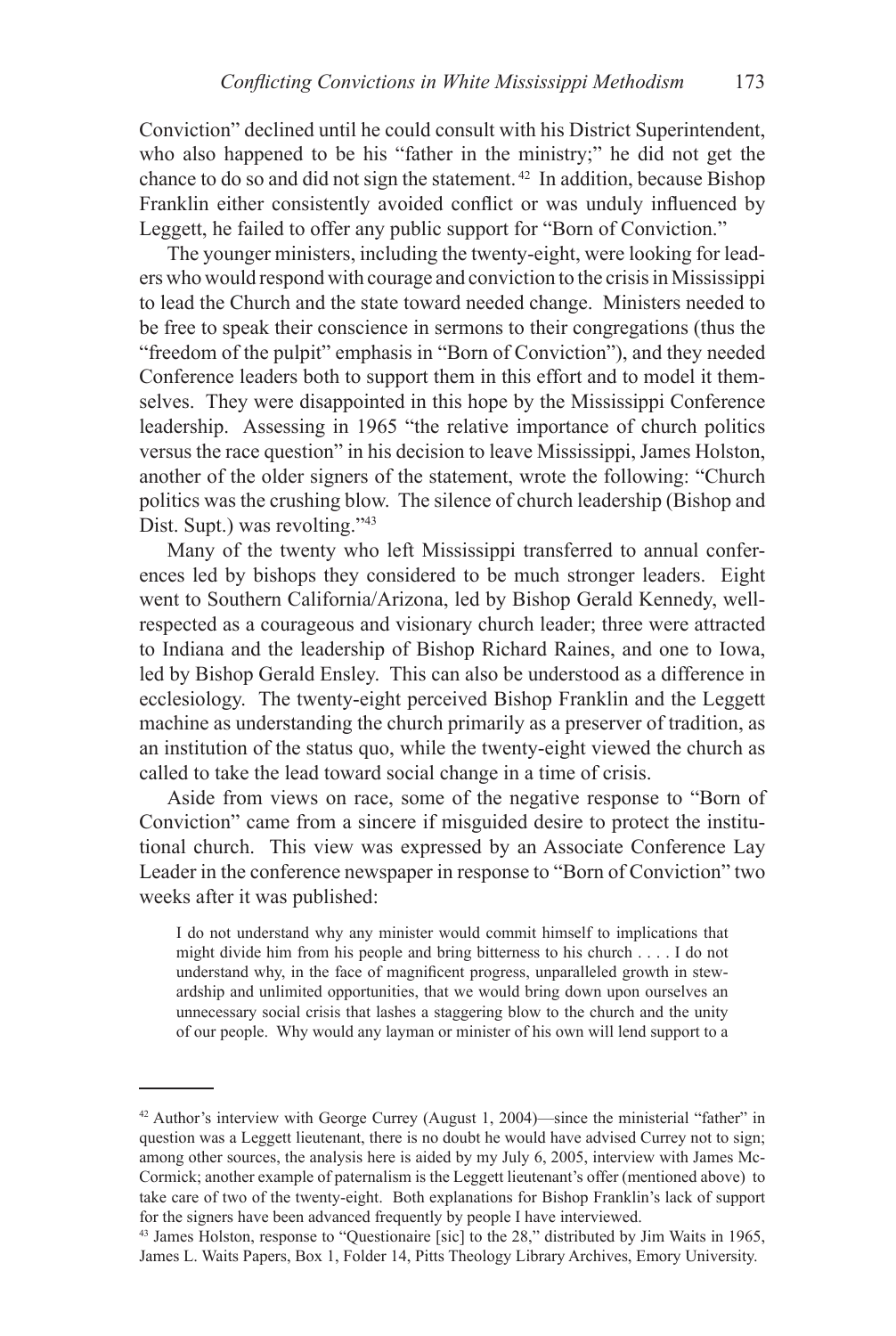tragic thing that brings our church to such a sad state of affairs?<sup>44</sup>

In this man's view, "Born of Conviction" was wrong because it hurt the church, posing a clear threat to its stability and long term institutional health.

Willard Leggett most likely understood himself in his many years of power and influence in the Mississippi Conference to be doing what was best for the Church and Conference as an institution, viewing this as his responsibility and calling. Just over a year before his death, Leggett said:

I joined the conference in 1930 and was appointed to the Clinton Methodist Church with J. T. Leggett as my presiding elder. From 1930 to 1990 there has not been an hour in my life that I have been free from the burden and responsibility of a church or some agency of the Methodist Church.<sup>45</sup>

A Mississippi minister who knew Leggett and his family well confirms this by saying:

I think Willard Leggett saw himself as someone defending the church that he loved, defending the church to whom he'd given his life, understood in those terms . . . [and he offered] warm pastoral care for everyone who shared that. You get out of your place and try to do something to the church that he saw as hurting it, [then] some real viciousness could come out of that."46 Another minister who knew Leggett well in the 1950s put it simply: "Willard would have said he was doing what was best for the Church."47

When this perspective (that one must not hurt the institution/community) is joined with a foundational tenet of a paternalistic system, that protégés are not supposed to question or embarrass their leaders publicly, then the main "sin" of the twenty-eight was their perceived disloyalty to the community of Mississippi Conference Methodists—its lay people, congregations, fellow ministers, and leaders. They had violated not only the orthodoxy of the Closed Society but also the dominant cultural norms of their Annual Conference. The twenty-eight believed that "the grave crises precipitated by racial discord within our state in recent months" called for a different ethic. Communal and institutional concerns had to bow here to the overarching concern for justice. But many white Mississippi Methodists, including most of their leaders, did not see it that way at all. An anonymous letter writer (likely a fellow minister), criticized the twenty-eight for mentioning "Methodist this and that; not once did any of you mention the Bible, which lays bare the fact that woe be unto them that sow dissention [sic] and the

<sup>44</sup> Bert Jordan, "I Do Not Understand," *Mississippi Methodist Advocate* (January 16, 1963), 2.

<sup>45</sup> Mississippi Methodist Foundation, "Report of Consultant and Investment Manager, Dr. J. W. Leggett, Jr., April 27, 1990," Bishop E. J. Pendergrass Papers, J. B. Cain Archives of Mississippi Methodism, Millsaps College, Box 1, Folder 5.1. Note that true to the paternalistic perspective, Leggett pays homage to his "father in the ministry" in these farewell words (J. T. Leggett was J. W's uncle).

<sup>46</sup> Author's interview with James McCormick (July 6, 2005).

<sup>47</sup> Author's interview with Arthur O'Neil, Jr. (September 29, 2005); this interpretation of Leggett was confirmed in author's interview with T. Jerry Mitchell, Leggett's protégé and successor at the Mississippi Methodist Foundation (July 30, 2007).